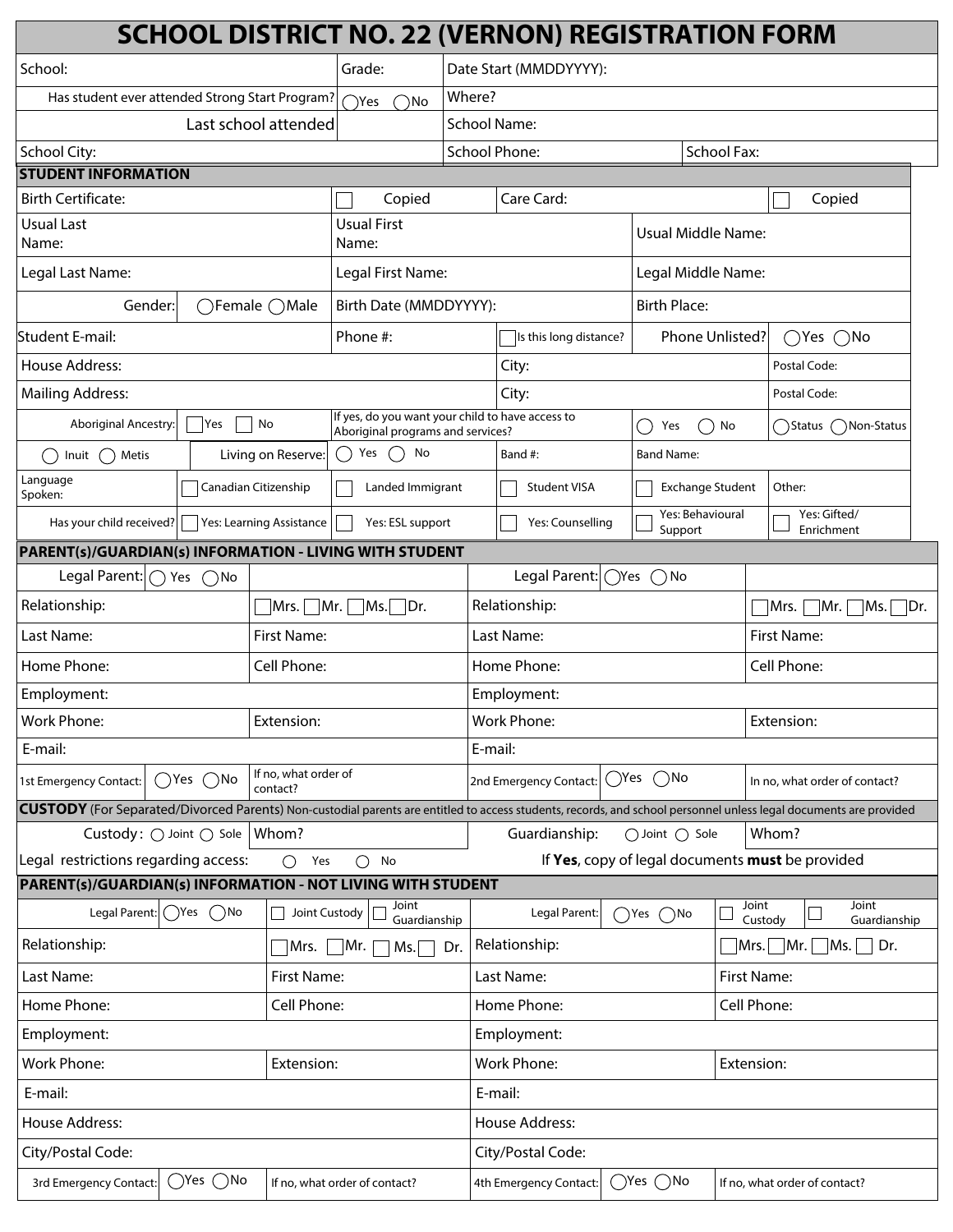| <b>ALTERNATE / EMERGENCY CONTACTS (Not a parent or guardian)</b> |                    |                                   |  |  |
|------------------------------------------------------------------|--------------------|-----------------------------------|--|--|
| Last Name:                                                       | First Name:        | Relationship                      |  |  |
| <b>I</b> Phone Number:                                           | I Alternate Phone: | Emergency, what order of contact? |  |  |
| Last Name:                                                       | l First Name:      | Relationship:                     |  |  |
| l Phone Number: I                                                | l Alternate Phone: | Emergency, what order of contact? |  |  |

## **MEDICAL INFORMATION**

| Doctor:           | Phone: | Immediate Attention: |
|-------------------|--------|----------------------|
| Medical Concerns: |        | EPI Pen Required     |

| <b>DAYCARE CONTACT INFORMATION</b> |                                             |          |  |  |  |
|------------------------------------|---------------------------------------------|----------|--|--|--|
| Daycare Name:                      | Contact:                                    | l Phone: |  |  |  |
| Address:                           | Regarding Emergency, what order of contact? |          |  |  |  |

| <b>SIBLINGS ATTENDING SCHOOL WITHIN SCHOOL DISTRICT #22</b> |         |             |  |  |  |
|-------------------------------------------------------------|---------|-------------|--|--|--|
| Name:                                                       | School: | Birth Date  |  |  |  |
| Name:                                                       | School: | Birth Date: |  |  |  |
| Name:                                                       | School: | Birth Date: |  |  |  |

| <b>ALTERNATE SCHOOL/GRAD UPGRADE INFORMATION</b>                  |  |                                            |  |  |  |
|-------------------------------------------------------------------|--|--------------------------------------------|--|--|--|
| Maiden Name / Previous Names (s):                                 |  |                                            |  |  |  |
| Student Grad Plan $\bigcirc$ 1950 $\bigcirc$ 1996 $\bigcirc$ 2004 |  | Registered at a Secondary School this year |  |  |  |
| Provide school name and phone number:                             |  |                                            |  |  |  |

| <b>PHOTO VENDOR</b> (Contact information to photo vendors to contact you directly regarding photo proofs) |                         |  |  |  |
|-----------------------------------------------------------------------------------------------------------|-------------------------|--|--|--|
|                                                                                                           | E-mail:                 |  |  |  |
|                                                                                                           | <b>Mailing Address:</b> |  |  |  |

| Signature                                                                  |                                | Date                                     |
|----------------------------------------------------------------------------|--------------------------------|------------------------------------------|
| Parent Signature for<br>Aboriginal support:                                |                                |                                          |
| For Office Use Only                                                        |                                |                                          |
| <b>Attached PAC Release</b><br><b>Attached Media Release</b>               | <b>Attached Travel Release</b> | Attached Internet Access Release         |
| Legal Documents*                                                           |                                |                                          |
| $\ast$<br><b>Birth Certificate</b><br>Certificate Citizenship<br>Care Card | Court Order<br>Drivers Licence | <b>Immigration Documents</b><br>Passport |
| Permanent Resident Card<br>Proof of Residency                              |                                |                                          |
| Date Received:                                                             |                                | Time:                                    |
|                                                                            |                                |                                          |
| Div/Teacher                                                                | Date (MMDDYYYY) Start:         |                                          |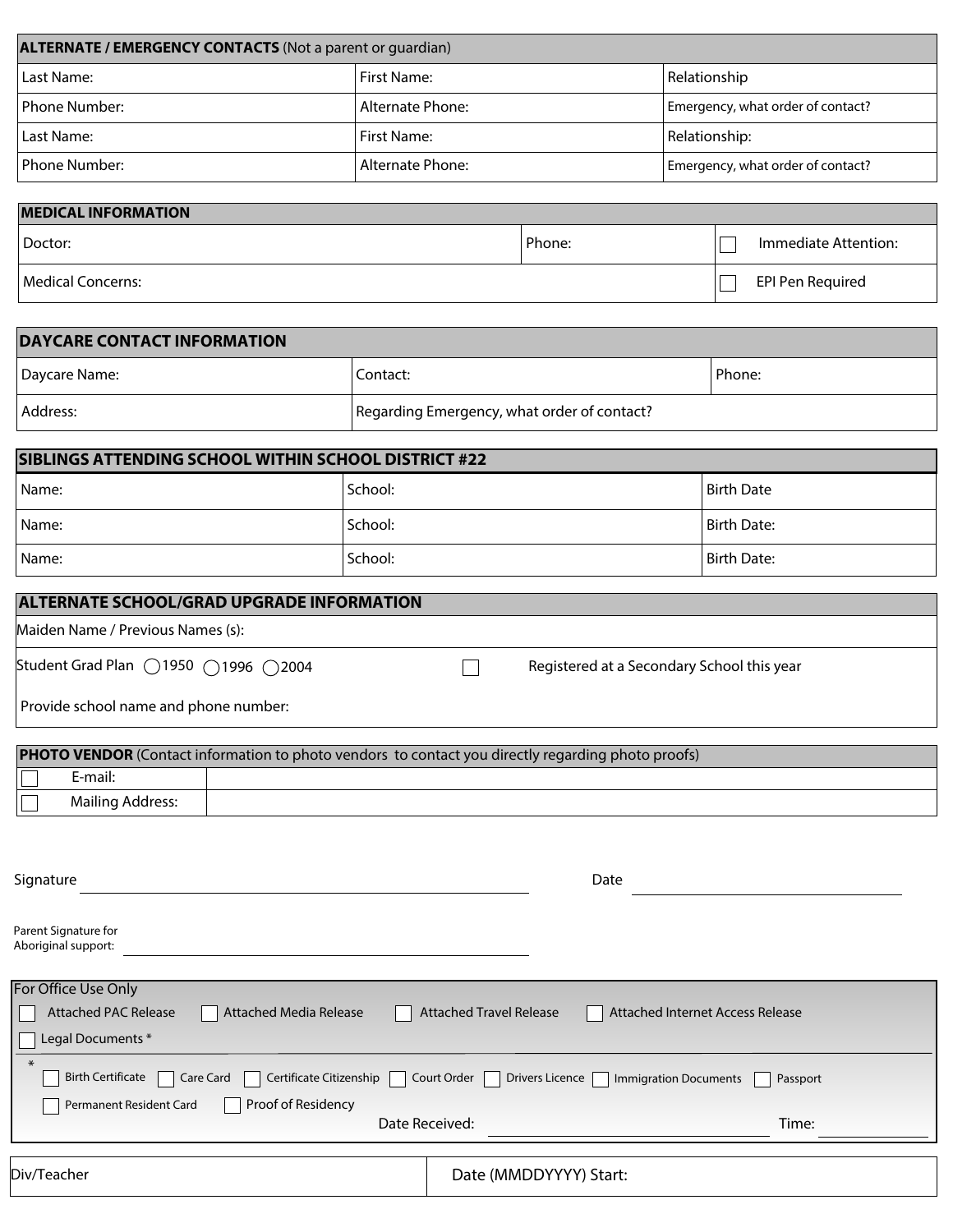### Releases for Child regarding PAC Address/Phone, Media, Travel, and Internet Access

Student Name: etc. All and the extendion of the Parent/Guardian Name:

#### **PAC Address/Phone Release**

In accordance with the Provincial Freedom of Information and Protection of Privacy Act, School District No. 22 (Vernon) requires consent to use personal information for purposes unrelated to educational programs.

On occasion our school would like to have contact with parents to consult with them directly about school issues or meetings, or to plan school related activities. The school will normally make your name, home address and home phone number as well as the child's name and grade available, to Parent Advisory Councils (PAC), PAC members or others responsible for organizing these types of activities. Your personal information will not be disclosed directly to anyone for business or commercial purposes.

Yes I give my consent for release of my home address and phone number of purposes explained above.

No I do not permit the release of my home address and phone number.

#### **Media Release of Students Information**

It is a practice in our school district to allow school district staff and the media to photograph individuals (including the use of video and digital cameras) and groups of students to celebrate achievements and to promote various educational, sports and cultural events taking place in the District. Students' names, photographs and comments may be published in school district publications such as newsletters, web sites, the yearbook, or in the news media.

Yes I give my consent for release of my child's name, photograph and comments as explained above.

No I do not permit the release of my child's name, photograph and comments.

#### **Travel**

Student travel is involved in many school activities such as field trips, sporting events and fine arts performances. These activities, which are approved by the school, will be under the supervision of the school staff or person(s) designated by the Principal. Students will be required to adhere to the rules and regulations as determined by the school. Transportation will be provided by either public or private vehicles.

Yes I give my consent for my son/daughter or student under my care, to travel on authorized school activities.

I do not give my consent for my son/daughter or student under my care, to travel on authorized school activities. No

Parent/Guardian Signature: Date:

#### **SD22 INTERNET ACCESS AGREEMENT**

School District No. 22 (Vernon)(the "School District") requires that parents provide a signed Consent, Waiver and Indemnity Form if they wish their child to have access to the Internet at school. Please read the Consent, Waiver an Indemnity Terms and Conditions and the SD22 Acceptable Use Policy and fill in the applicable portions of this Form. Copy of this policy 3.16.0 is available online at www.sd22.bc.ca or from your child's school.

Name of Student:

School Name: The state of the School Name:

**I give my permission** for my child to have access to the internet Yes

I **do not** wish my child to have access to the internet.  $\Box$  No

By signing this Form, the student and his/her parents indicate that they agree to make no claim of any type in the future against School District No. 22 (Vernon) (the "School District") resulting from the use of the Internet, and agree to indemnify the School District for claims made against the School District as provided in the Consent, Waiver and Indemnity Terms and Conditions.

#### **For the Parent/Guardian:**

I have read the Consent, Waiver and Indemnity Terms and Conditions and the School District's Acceptable Use Policy carefully. I understand the benefits and risks of student access to the Internet and give my permission for my child to have access to the School District's internet at school on the conditions outlined therein.

| Print Name/Relationship to student;                     |                                                                                                                                                          |
|---------------------------------------------------------|----------------------------------------------------------------------------------------------------------------------------------------------------------|
| Signature of Parent/Guardian:                           | Date:                                                                                                                                                    |
| For the Student:<br>by the conditions outlined therein. | I have read the Consent, Waiver and Indemnity Terms and Conditions and the School District's internet Acceptable Use Policy carefully and agree to abide |
| Student's Signature:                                    | Date:                                                                                                                                                    |

*This Access Agreement and Consent, Waiver and Indemnity Form is effective for the period the student is attending school in the School District unless revoked in writing by the student or his/her parents.*